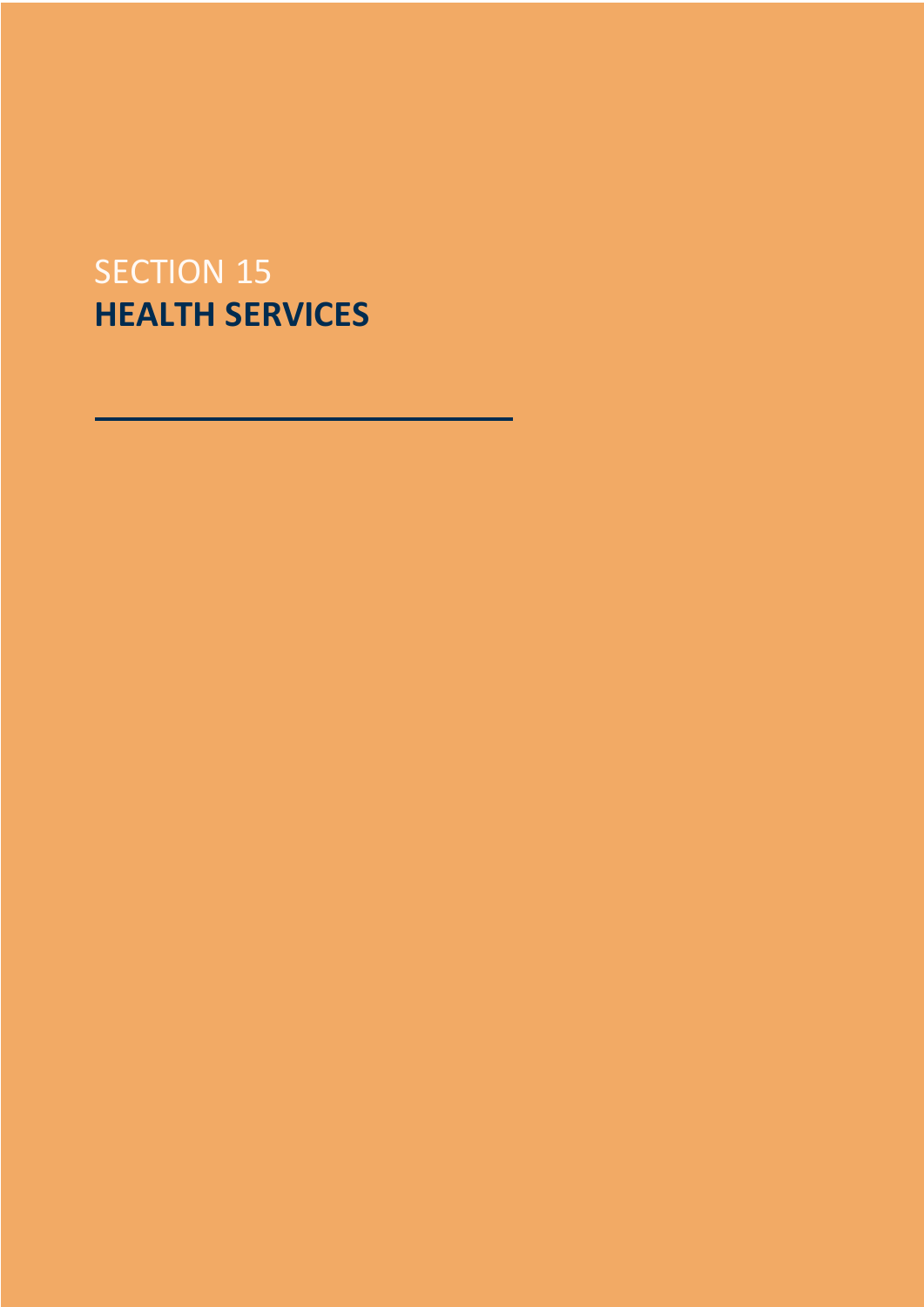# HEALTH SERVICES

## **15.1 Introduction**

The school employs two school nurses who are available daily from 7.10am to 3.15pm. They are based in the nurse's room on the ground floor near the administration offices. The nurses can be contacted via telephone or email nurse@islgatar.org

#### **15.2 Overview of Health Services**

The school nurse provides a range of health services including:

- a. attending to accidents and medical emergencies within the school, administering initial treatment and assessing the need forfurther medical treatment or intervention
- b. assessing health needs of children, agreeing individual and school health care plans
- c. playing an advisory role in immunisation and vaccination programmes
- d. supporting children with medical needs
- e. sign posting students for counselling support as deemed necessary
- f. contributing to the maintenance of a safe school environment and prevention of accidents
- g. contributing to personal health and social education, as well as to citizenship training
- h. providing support and advice to teachers and other school staff on a range of child health issues
- i. contributing to the identification of social care needs, including the need for protection from abuse
- j. liaising between the school, family and community health providers to help meet the health and social care needs of children
- k. working with parents to promote their child's health

It is expected that parents/guardians are primarily responsible for the arrangement of health consultations via their own family doctor or hospital services. The school nursing service is not a substitute for this provision. It is advised that any student who has been absent due to fever or vomiting, should be free of symptoms for 24 hours before returning to school.

#### **15.3 Accident Reporting**

All major accidents occurring either within the school, on school outings/activities or within close proximity to the school, are recorded using an accident report form. Once completed, a copy is sent home whilst the original form is retained by the school nurse, who has a responsibility to monitor all accidents and report them to the health and safety committee.

In the case of a serious accident, the School Nurse will be called to attend the scene and assess the situation. If necessary, she will contact the emergency services. Her priority will be to care for the injured person and as soon as it is safe to do so, she will contact parents, or delegate another member of staff to do so. If there is a need for a student to be taken to hospital, andparents or other family representatives (nanny, driver etc.) are not present to accompany in the ambulance, a senior member of staff will designate someone to accompany the student to the hospital.

# **15.4 First Aid Posts**

The school nurses have overall responsibility for the maintenance of first aid kits throughout the school campus. There are a number of nominated members of staff who have received first aid training, who can be called upon if the school nurses are unavailable.

## **15.5 Administration of Medicines**

The school has a strict policy with regard to administration of medicines. The school nurses use their professional judgmentand will only rarely administer medications during the course of the school day. Permission will be sought from parents via the annual health record. All medications to be administered are clearly documented and are listed on the health record with parental permission for use.

# **15.6 Request Authorisation for Administration of Medication by school nurse**

 A parent/guardian must provide any prescribed medications that need to be administered during the school day. The medication must be in the original container and properly labelled with the student's first and last name and the prescription. Clear instructions for administration must be provided. Over-the-counter medications (Children's Panadol, Ibuprofen, Claritin) are available in the nurse's office for use if the nurse deems necessary. By completing the online Medical Health Form, the parent consents to the nurse administering first aid and any over-the-counter medication. Cough medicine will not be administered by the nurse, please do not provide.

### **15.7 Request Authorisation for Self-Carry/Administration of Medicine at school**

The school recognises that some students need medications during school. However, no child is permitted to carry their own medications without the school having prior knowledge via written communication. Only those medications that are medically necessary during school hours for a student's attendance or individual health care plan should be sent to school. The only people who may assist a child with their medication are the school nurses or a designated responsible person in their absence. The schoolwill permit a responsible, trained student to carry and/or self-administer medication for asthma, severe allergic (anaphylactic) reaction, or diabetes, on his/her person for immediate use in a life threatening situation. The school nurse must be aware of students who wish to self-carry/administer medication and authorise each case individually. School personnel are not responsiblefor any adverse effects which might occur from self-administered medication.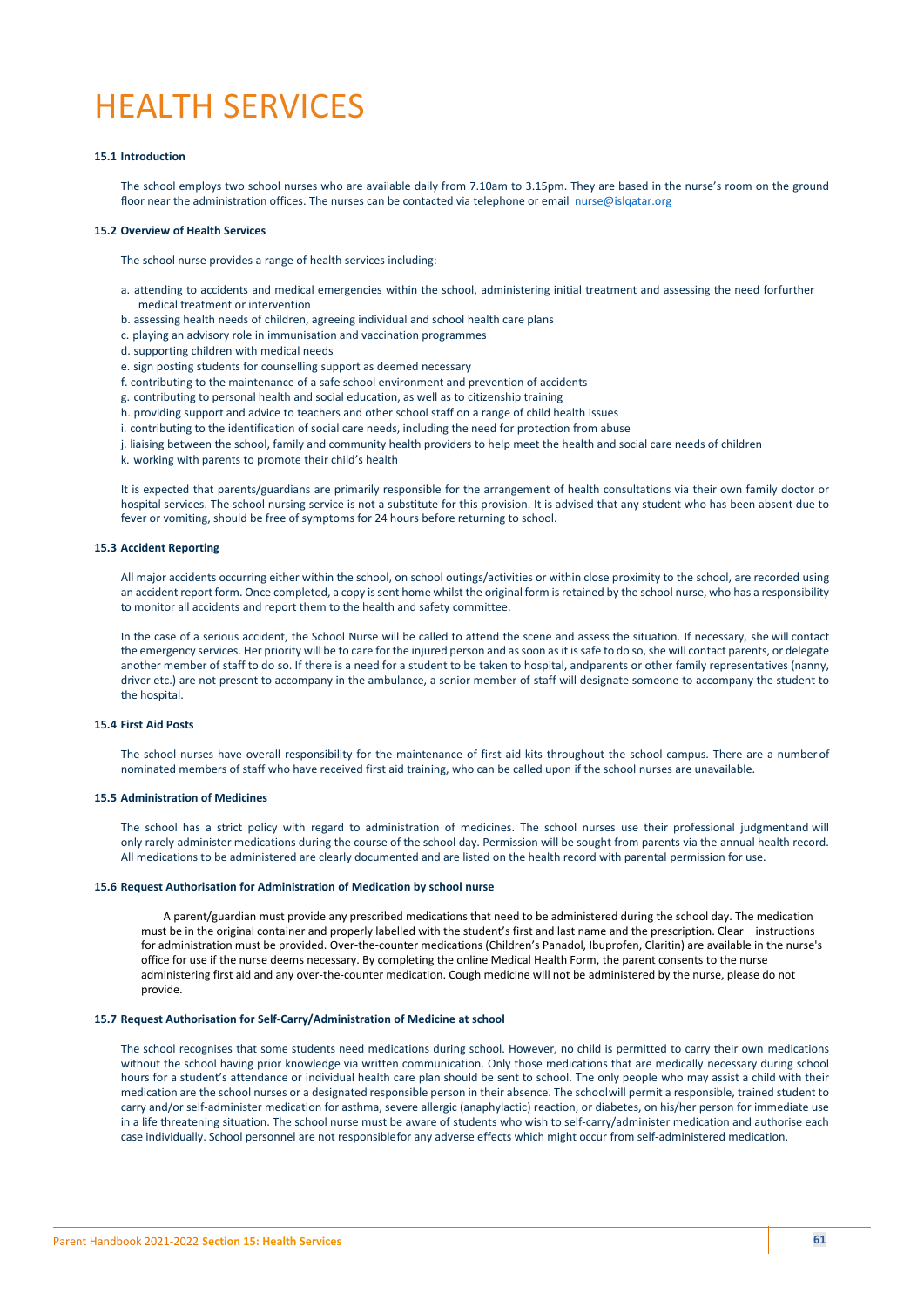# **15.8 Record Keeping**

## **15.8.1 Daily Records**

The school nurses maintain records of each student's visit. To monitor student attendance, times of visits and outcomes are recorded together with visit trends over a period. Medical information is also recorded however, this is strictly confidential and is only released on a need- to-know basis.

## **15.8.2 Admission Records**

Upon admission to the school, parents are required to give details of any medical conditions,allergies, and dietary requirement their child may have. It is essential that this information is brought to the attention of the school nurses prior to the child entering the school. Admission staff may also consult with the school nurses to ensure the medical needs of any prospective student can be met sufficiently by the school's nursing service. The school nurses will liaise with parents if they consider it necessary to make any special arrangements or implement an emergency health plan, for example, in the case of a reportedprevious severe allergic reaction.

Following admission to the school, parents will be required to inform the school nurses of any changes in their child's medical history. In the case that medical information is withheld, the school cannot be held responsible. The school also requests that each child's vaccination record is made available. A copy of this will be made and kept by the school nurses. Parents/guardians will also be asked to complete an online declaration authorizing the school to administer any necessary emergency medical treatmentor medication to the student, through qualified personnel acting on the directions of the school.

It is the parents/guardians responsibility to inform the school's administration office of any changes in emergency contact detailskept by the school. The school cannot be held responsible if unable to contact parents in an emergency due to out-of-date information being held.

#### **15.8.3 Individual Health Care Plans (IHCP)**

Many children have special health care needs and require an IHCP. Children do not need to be classified as requiring special

educational needs to benefit from an IHCP. Plans may be developed for children who have, for example, asthma, diabetes, epilepsy, allergy, or post-operative rehabilitation. However, it should be noted that if an underlying medical diagnosis has an impact upon achild's educational achievement, referral to the learning support unit may be beneficial.

## **Individual Health Care Plan's**

- identifies the needs of the individual student and changes according to those needs
- contains relevant nursing diagnosis and lists interventions
- describes actual and potential problems
- sets parameters for evaluation

IHCPs may be delivered through multi-disciplinary partnerships, for example, family doctor, community paediatrician, physio- therapist, counsellor, development psychologist, etc. All IHCPs are agreed with the parent/guardian and student where appropriate and are confidential. The information contained within an IHCP is shared with school staff on a needto-know basis toprotect and promote the health and wellbeing of that student.

# **15.9 Childhood Vaccinations**

All children entering school must be up to date with all childhood vaccinations according to the child's age. Please see the below schedule as a guide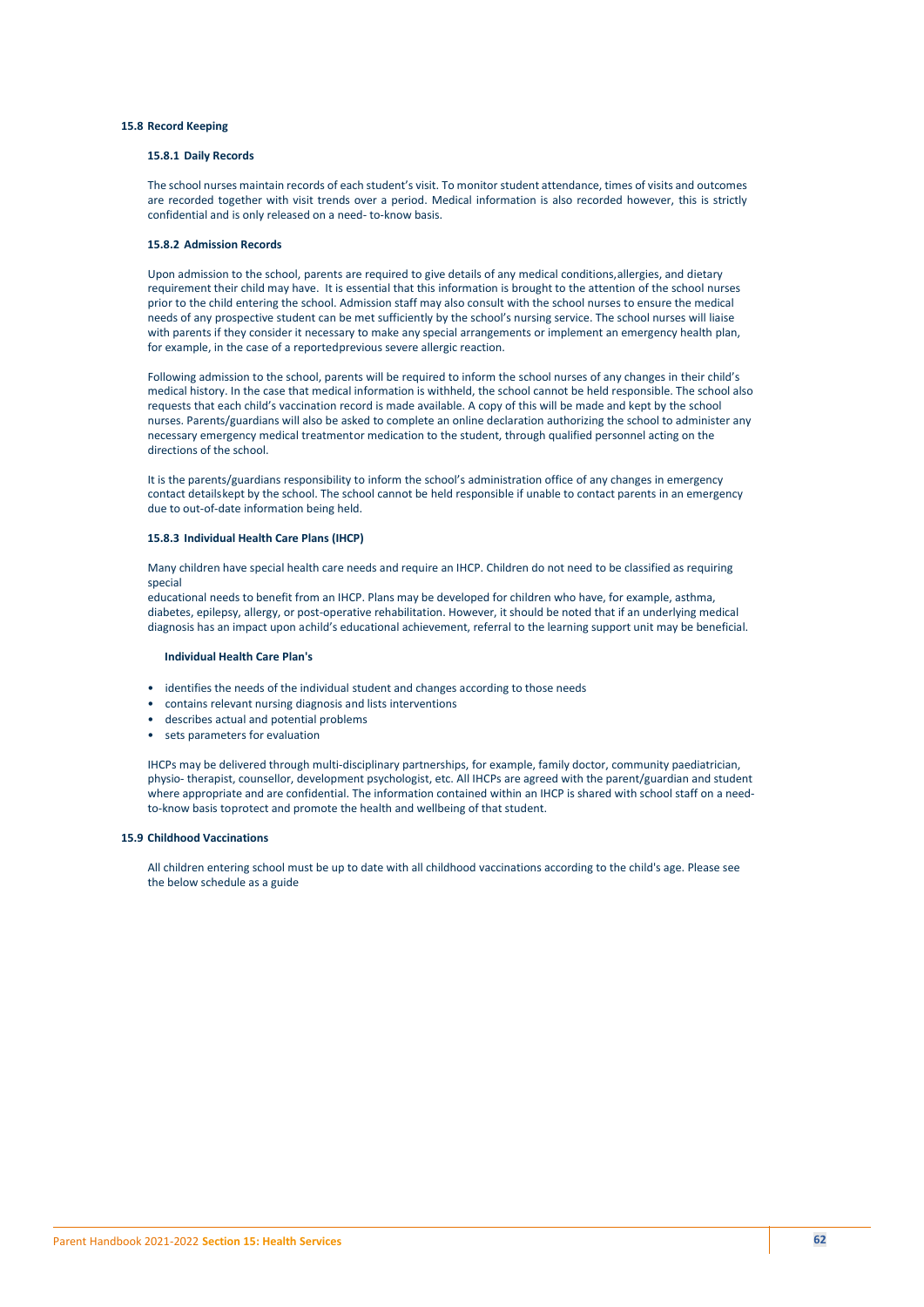#### **Bahy Immunization Schedule**

| <b>Schedule/Vaccines</b>        | <b>At Birth</b>   | $\overline{2}$    | $\overline{4}$    | 6<br>MONTHS MONTHS MONTHS | $12$<br><b>MONTHS</b> | <b>15 MONTHS</b>    | <b>18 MONTHS</b> | 2 YEARS       | $4 - 6$ YEARS          | $13 - 16$<br><b>YEARS</b> |
|---------------------------------|-------------------|-------------------|-------------------|---------------------------|-----------------------|---------------------|------------------|---------------|------------------------|---------------------------|
| <b>BCG</b>                      | <b>BCG</b>        |                   |                   |                           |                       |                     |                  |               |                        |                           |
| <b>HEPATITIS B</b>              | <b>lepatitist</b> |                   |                   |                           |                       |                     |                  |               |                        |                           |
| <b>HEXA</b>                     |                   | <b>Hexa1</b>      | Hexa <sub>2</sub> |                           |                       |                     |                  |               |                        |                           |
| <b>PENTA</b>                    |                   |                   |                   | Penta                     |                       |                     |                  |               |                        |                           |
| <b>TETRA</b>                    |                   |                   |                   |                           |                       | Tetra               |                  |               |                        |                           |
| <b>DTap</b>                     |                   |                   |                   |                           |                       |                     |                  |               | <b>DTaPB</b>           |                           |
| Tdap                            |                   |                   |                   |                           |                       |                     |                  |               |                        | Tdap                      |
| <b>ROTAVIRUS</b>                |                   | Rota <sub>1</sub> | Rota <sub>2</sub> |                           |                       |                     |                  |               |                        |                           |
| OPV                             |                   |                   | OPV <sub>1</sub>  | OPV <sub>2</sub>          |                       |                     | OPV(Booster1     |               | OPV(Booster2           |                           |
| PCV13                           |                   | PCV <sub>1</sub>  | PCV <sub>2</sub>  | PCV <sub>3</sub>          |                       | <b>PCV</b> (Booster |                  |               |                        |                           |
| <b>MMR</b>                      |                   |                   |                   |                           | MMR1                  |                     | MMR <sub>2</sub> |               |                        |                           |
| <b>VARICELLA</b>                |                   |                   |                   |                           | <b>Vericella1</b>     |                     |                  |               | Vericella <sub>2</sub> |                           |
| <b>HEPATITIS A</b>              |                   |                   |                   |                           | HepA1                 |                     | HepA2            |               |                        |                           |
| <b>INFLUENZA</b>                |                   |                   |                   | <b>Influenza</b>          |                       |                     |                  |               |                        |                           |
| MENINGOCOCCAL<br><b>ACYW135</b> |                   |                   |                   |                           |                       |                     |                  | Meningococcal |                        |                           |

Influenza vaccine recommended annually from 6 months and above during flu season especially for high risk persons.

Meningococcal vaccine recommended from 2 years for Hajj & Umra ad travelers to endemic areas.

MMR : Measles, Mumps, Rubella

MMR : Measles, Mullips, Rubella<br>HEXA : Hepatitis B, D Tap, Hib, IPV<br>PENTA : Hepatitis B, D Tap, Hib  $\frac{2}{3}$ 

TETRA : DTap, Hib<br>TETRA : DTap, Hib<br>A second dose of Penta may be given if Tetra is not available  $\frac{8}{4}$ 

## **Vaccination Campaigns**

Occasionally, the Supreme Council for Health (SCH) will initiate a vaccination campaign. SCH staff will work in tandem with the school nurses to determine the arrangements for these vaccinations to take place. The school nurses will be responsible for informing parents of

the vaccinations available and for collection of the consent forms. Wherever possible the school nurse willendeavour to supply information to enable an informed choice to be made regarding participation in vaccination programmes.

#### **15.10 Learning Support**

The school nurses liaise closely with the school learning support unit. The role of the school nurse is to address the health needsof students and assess how those needs impact upon the child's education.

In such cases, the nurses are responsible for developing an individual health care plan that may be incorporated into a student's individual education plan. The school nurses liaise closely with the pastoral team and may also advise referral to outside specialists.

# **15.11 School Excursions**

All school excursions are supervised by a member of teaching staff. The school nurses ensure that first aid kits are maintained and available for the purpose of school excursions and are stocked according to the number of students and staff and the type ofactivity undertaken. The kits are allocated to the responsibility of an adult for the duration of the excursion.

# **15.12 Exclusion Periods**

It is widely recognised that education and health go together, both impacting on children's current and future well-being. As such, one of the school's priorities is to ensure our students' health does not have a negative impact upon their education.

One of the school nurses' priorities is to ensure minimal exclusion from school due to illness. Keeping this in mind, the school nurses will only send children home from school when they consider this necessary. Students will be actively encouraged to cope with minor ailments with the school nurses' support on a day-to-day basis. However, there are occasions where exclusion is unavoidable and will be recommended, particularly when an individual child's health status may have a negative effect upon other students or staff well-being. Please consider the information below when deciding whether to exclude your child from school.